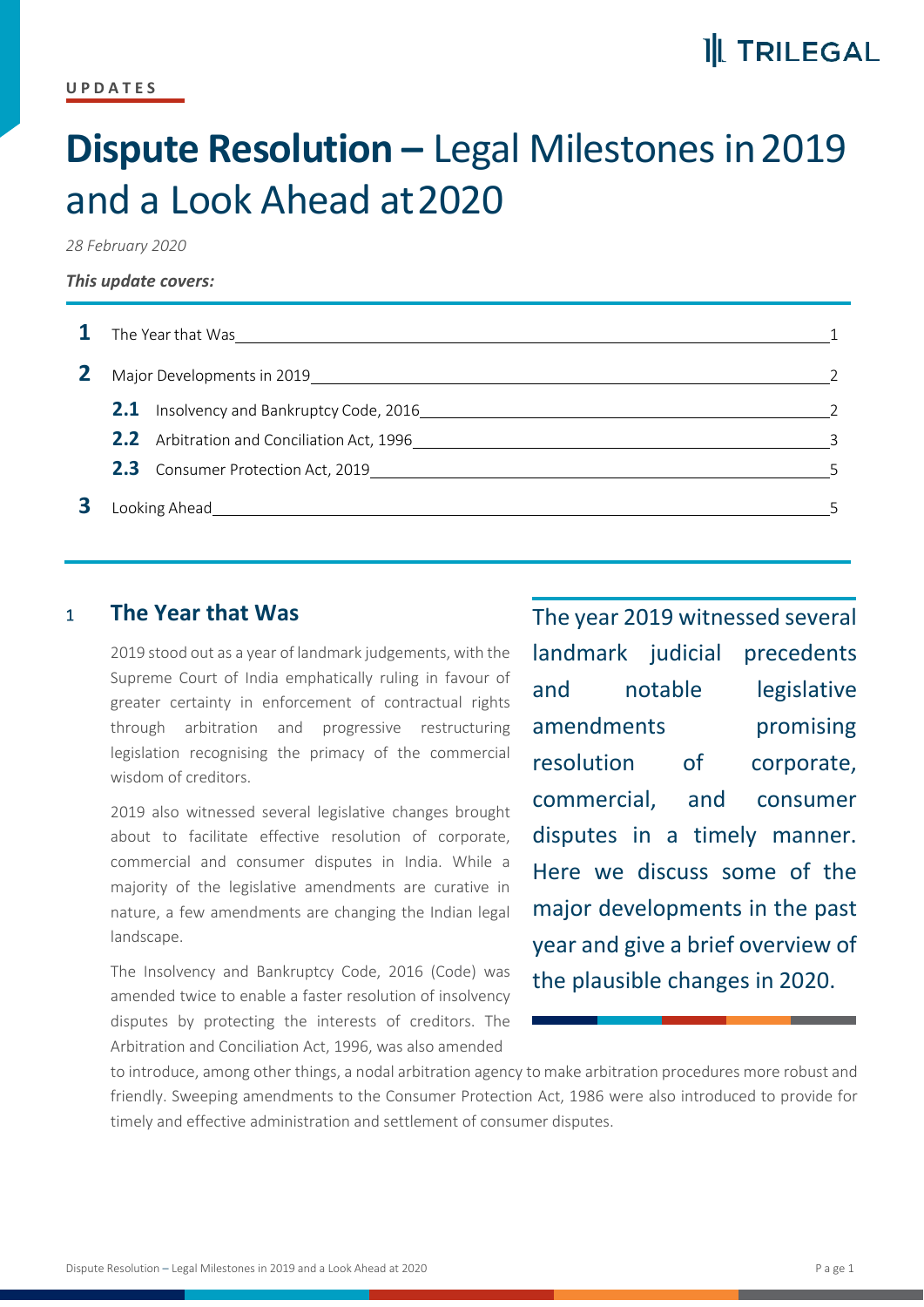## **II** TRILEGAL

#### **U P D A T E S**

### <sup>2</sup> **Major Developments in 2019**

#### 2.1 **Insolvency and Bankruptcy Code, 2016**

• Insolvency of Personal Guarantors

Chapter III of the Code (relating to the insolvency and bankruptcy of individuals and partnership firms), to the extent that it relates to personal guarantors of a Corporate Debtor, was made effective from 1 December 2019. The government also notified the attendant rules and regulations governing the insolvency and bankruptcy of personal guarantors.

The relevant rules define '*Guarantor*' asadebtor who is a personal guarantor to a corporate debtor.The prerequisites for initiation of insolvency against a Guarantor are (i) invocation of the guarantee by a creditor; and (ii) default in payment under such guarantee, either in part or full. The minimum default threshold for initiating insolvency is Rs. 1000.

Insolvency of Guarantors has several distinctive features that set it apart from the insolvency of Corporate Debtors, some of which are listed below:

- *Expansive role of Resolution Professional*: The role of the Resolution Professional (RP) in a corporate insolvency process commences only after the admission of the insolvency application. On the other hand, in the case of insolvency of Guarantors, the Adjudicating Authority appoints the RP after the insolvency application isfiled by the Guarantor or the Creditor. Postsuch an appointment, the RP makes a preliminary assessment on the validity of the insolvency application and submits a report to the Adjudicating Authority for approval or rejection of the insolvency application.
- *Interim Moratorium*: The concept of '*Interim Moratorium*' has been introduced. The moratorium kicks in as soon as the insolvency application is *filed*, preventing the enforcement of any debts of the Guarantor and staying related legal proceedings. The moratorium in a corporate insolvency process commences only post '*admission*' of the insolvency application.
- *Repayment plan and veto powers of the Guarantor*: Under the Code, a repayment plan is prepared by the Guarantor in consultation with the RP. Further, the Code does not permit any modification of the repayment plan, without the sole approval of the Guarantor, thereby providing the Guarantor veto rights for any modification.
- *Other Significant Amendments to the Code*
	- *Corporate Debtor can now initiate insolvency against another corporate person*: The Code now permits a Corporate Debtor to initiate insolvency against another corporate person for defaulting on itsdues.
	- *Expanded tenure of Resolution Professional: The RP's tenure while managing the affairs of a Corporate* Debtor has been expanded to cover the period between the conclusion of the insolvency process and implementation of the resolution plan/ commencement of liquidation.
	- *Essential goods and services*: A Corporate Debtor is protected from disruption of the supply of goods and services, which the RP considers critical to maintaining the Corporate Debtor as a going concern, subject to payment of dues by the Corporate Debtor.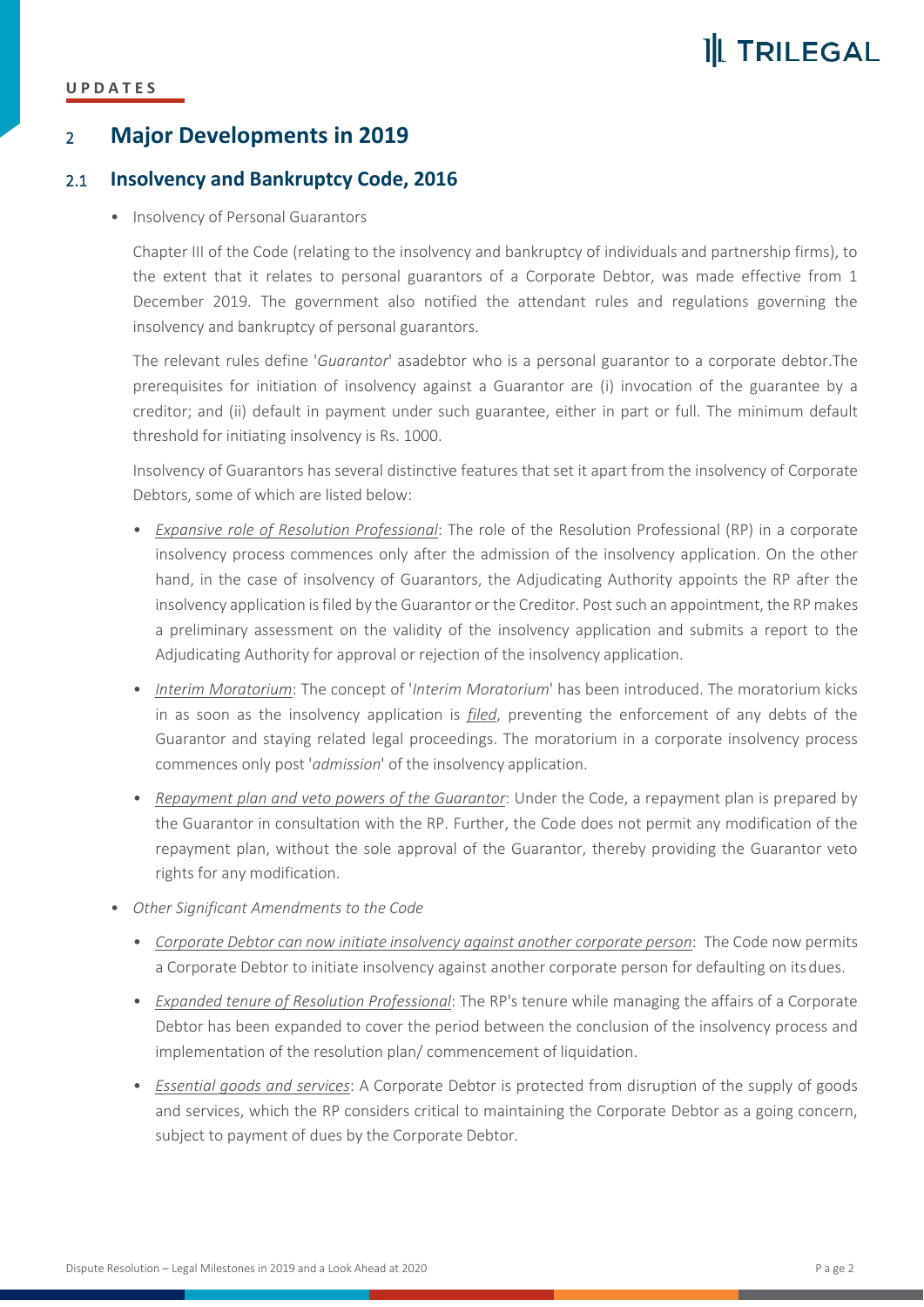

#### **U P D A T E S**

• Supreme Court's decision in Committee of Creditors of Essar Steel India Limited v. Satish Kumar Gupta and *Ors.*

On 15 November 2019, the Supreme Court of India pronounced its much-awaited decision concerning the hotly contested insolvency of Essar Steel Limited. The decision clarified several aspects of the Code and also addressed the constitutional challenge to the Insolvency and Bankruptcy (Amendment) Act 2019 (2019 IBC Amendment).

- *CoC's commercial wisdom is paramount*: The Supreme Court has reaffirmed the primacy of the commercial wisdom of the Committee of Creditors(CoC) while determining the mostsuitable resolution plan. It held that the CoC's assessment of the '*feasibility and viability'* of a resolution plan must consider "*all the aspects of the resolution plan, including the manner of distribution of funds among various classes of creditors*." In this regard, the CoC can suggest an amendment to the commercial proposal of a prospective resolution applicant if so required.
- *Limited Judicial Review*: Limited judicial review of the decisions of CoC by National Company Law Tribunal (NCLT) and National Company Law Appellate Tribunal (NCLAT) has been recognised. The Supreme Court held that the NCLT and the NCLAT do not possess any residual equity jurisdiction to interfere with a business decision taken by the CoC, provided that such decision is otherwise in conformity with the provisions of the Code, any other law and the regulations.
- *Creditors to be treated 'equitably,' not 'equally'*: Recognising that '*equitable treatment*' is accorded to '*similarly situated creditors*' depending upon the class to which they belong, (i.e., secured or unsecured, financial or operational), the Court held that the CoC in its commercial wisdom may approve a plan which provides for "*differential payment to different class of creditors, together with negotiating with a prospective resolution applicant for better or different terms which may also involve differences in distribution of amounts between different classes of creditors*."
- *Constitutionality of the 2019 IBC Amendment*: The Court upheld the provisions of the 2019 IBC Amendmentwhich provide, *inter alia*, for a minimum amount of notional liquidation value to be payable to operational creditors and dissenting financial creditors. It also held that the 330-day time limit prescribed for the completion of the insolvency process was not sacrosanct and may be extended in exceptional cases.
- Other Judicial Decisions

In addition to the decision in *Essar Steel*, the Supreme Court pronounced other notable judgments. It held, (i) that the Adjudicating Authority can only decide contractual matters between parties and not those falling in the realm of public law; (ii) that inherent powers under Article 142 of the Constitution can be resorted to in exceptional cases to extend the timeline for corporate insolvency process.

#### 2.2 **Arbitration and Conciliation Act, 1996**

• Arbitration and Conciliation (Amendment) Act, 2019

The Arbitration and Conciliation (Amendment) Act, 2019 (2019 Arbitration Amendment Act) was one of the most anticipated and analysed amendments this year, as it introduces a government regulator of arbitration with rulemaking powers and prescribes minimum qualifications for a person to act as an arbitrator.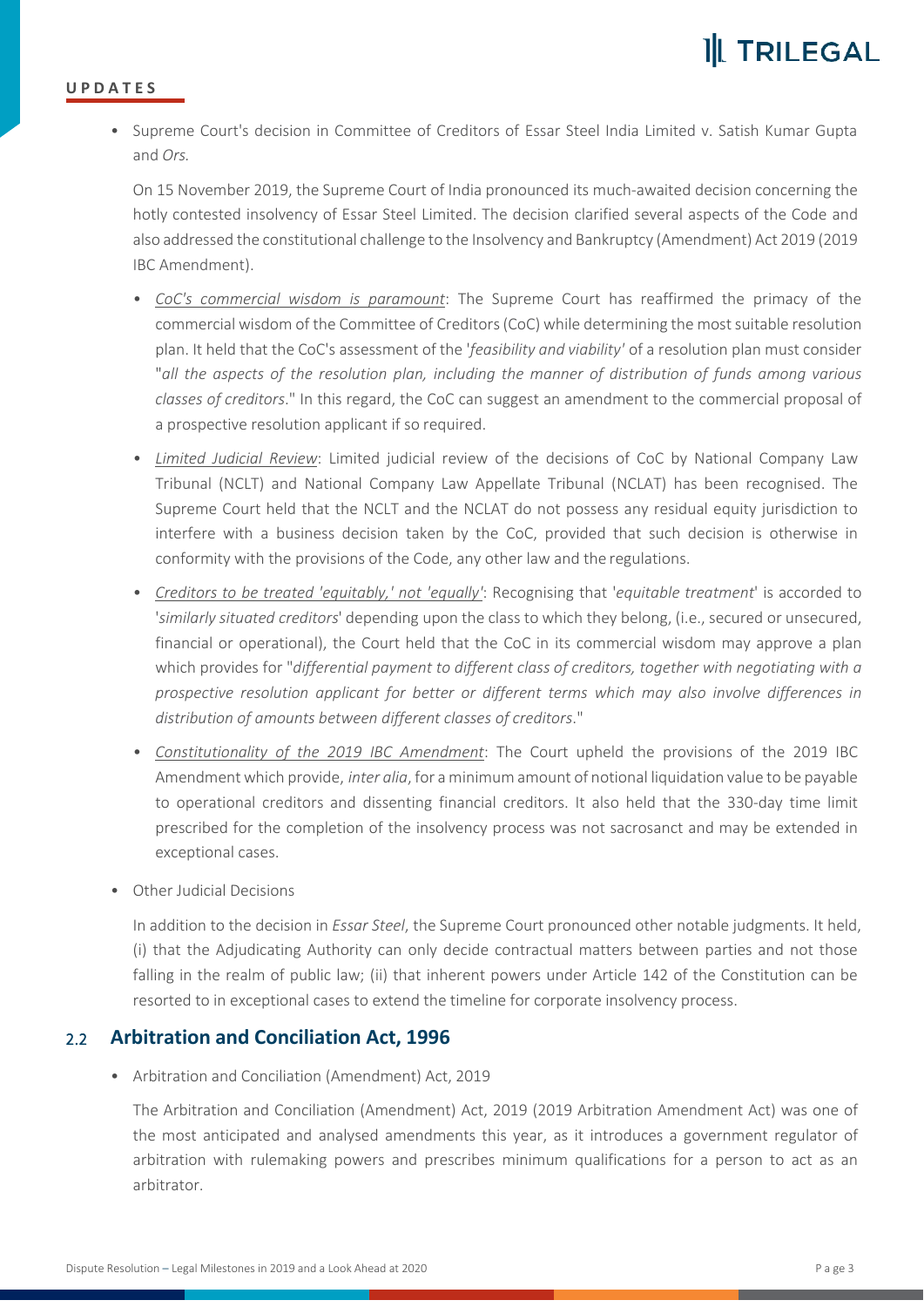

#### **U P D A T E S**

- The notable features of the 2019 Arbitration Amendment Act are as follows:<br>• *Arbitration Council of India (ACI)*: The ACI is established as an independent nodal agency to promote alternative dispute redressal mechanisms, drive policy/regulatory reforms in arbitration, strengthen institutional arbitration and promote uniform standards. However, there are concernsthat the creation of a government regulator of arbitration with rulemaking powers, which has no precedent in any arbitration-friendly jurisdiction, is incongruous to the very notion of arbitration as a party autonomy governed alternate form of dispute resolution.
- *Accreditation of arbitrators*: The 2019 Arbitration Amendment Act provides for qualification, experience criteria and norms for accreditation of arbitrators. A foreign scholar, foreign-registered lawyer or a retired foreign officer is disqualified from acting as an arbitrator, which is needlessly restrictive.
- *Setting aside a domestic award on the ground of incapacity or fraud*: The 2019 Arbitration Amendment Act now requires a party seeking to set aside a domestic award on the ground of incapacity or fraud, to furnish proof that forms part of the arbitral tribunal's record.
- New Delhi International Arbitration Centre (NDIAC)

The NDIAC is established under the New Delhi International Arbitration Centre Act, 2019, to promote institutional arbitration and make India an international arbitration hub. While the rationale of promoting institutional arbitration through the NDIAC is admirable, concerns have been raised that the NDIAC's neutrality may be questioned considering the active role that the Central Government will play in its establishment and operations.

• Supreme Court's decision in Hindustan Construction Company v. Union of India

Reaffirming the finality of arbitral awards, the Supreme Court struck down section 87 of the Arbitration and Conciliation Act, 1996 (Act) which was amended by the 2019 Arbitration Amendment Act to provide for an automatic stay on the enforceability of domestic awards where an application challenging the award under section 34 is filed.

Assuaging concerns over the enforceability of arbitral awards in India, the Court held that Section 87 of the Act was manifestly arbitrary for some of the following reasons:

- *Automatic stay retrospectively reintroduced*: By retrospectively re-introducing an automatic stay on the enforcement of a domestic award (which was effectively done away with under Section 36 of the Act prior to the 2019 Arbitration Amendment Act), Section 87 of the Act militated against the very object of the Act and was unreasonable and contrary to the public interest.
- *Parity with the procedure for stay of civil appeals*: Even in the case of civilappeals under the Civil Procedure Code (where the scope of reviewing an appealed judgment is broader as compared to the limited grounds available under Section 34 of the Act) there is no automatic stay.
- *Decision in BCCI v. KochiCricket not considered*: The amendment to Section 87 of the Act disregarded the observations of the Supreme Court in *BCCI v. Kochi Cricket,* where the Court held that the amended provisions of Section 36 of the Act would apply to all pending proceedings initiated under Section 34 of the Act, irrespective of the date of commencement of the arbitral proceedings.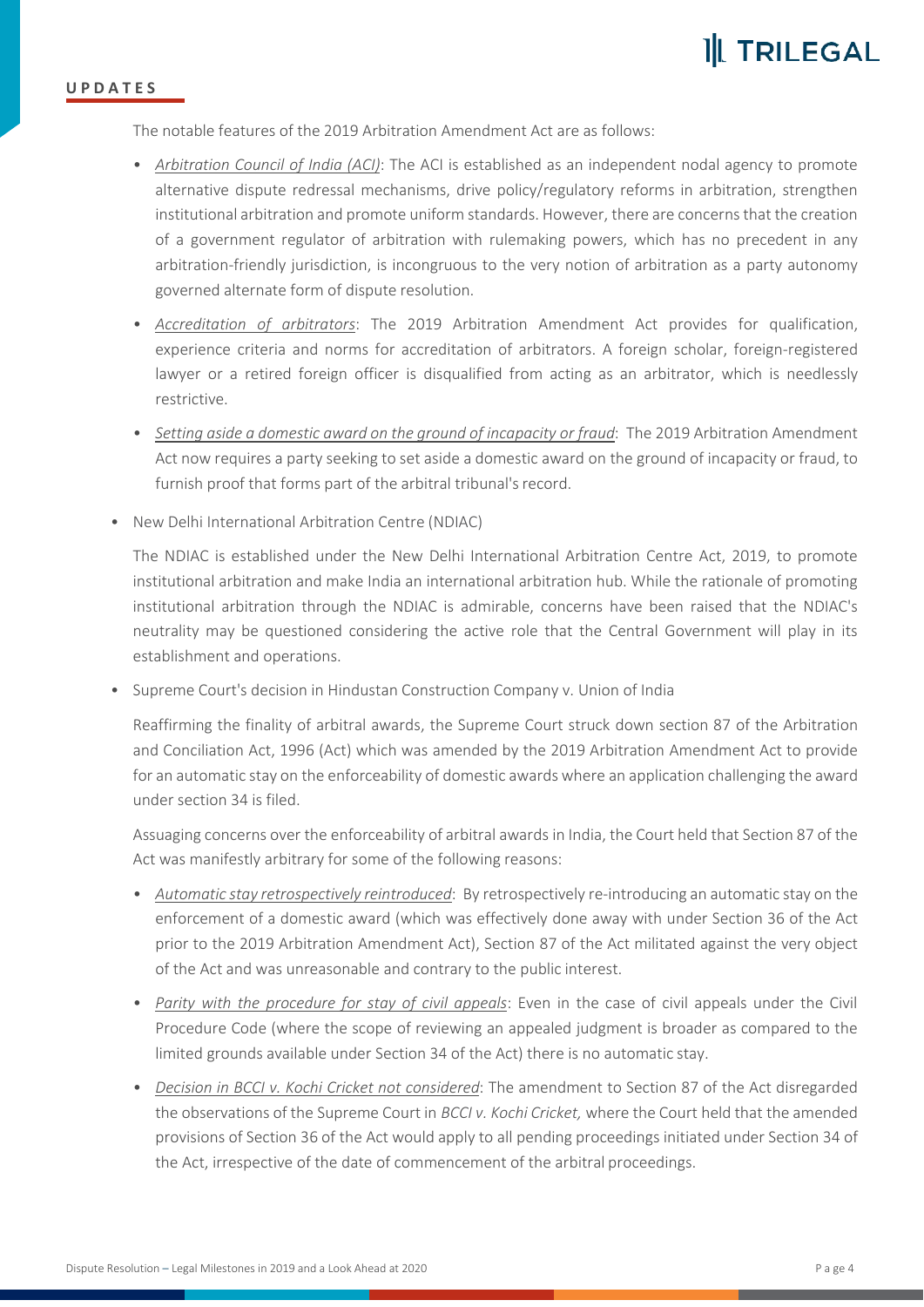## **IL TRILEGAL**

#### **U P D A T E S**

#### • Other Judicial Decisions

In addition to reaffirming the applicability of the '*Group of Companies Doctrine' (*where an arbitration agreement entered into by a company, being one within a group of companies, can bind its non-signatory affiliates or sister or parent concerns);arbitrability of fraud; and the restricted scope of challenge to domestic and foreign awards, the Supreme Court also pronounced several judgments analysing the applicability of the Limitation Act, 1963. It reaffirmed that the period spent in *bona fide* negotiations by parties towards settlement may be excluded for computing limitation and in the case of fraud, limitation would begin to run on the discovery of the fraud.

### 2.3 **Consumer Protection Act, 2019**

• Consumer Protection Act, 2019

To address challenges faced by consumers in the digital age, the legislature has repealed the Consumer Protection Act, 1986, and enacted the Consumer Protection Act, 2019 (CPA). This Act aims at modernising the consumer protection regime in India and enhancing timely and effective administration and settlement of consumer disputes.

Some notable features of the CPA are:

- *E-Commerce transactions covered*: The definition of '*consumer*' has been expanded to include any person buying goods or hiring/availing services, including online or offline transactions through electronic means or teleshopping.
- *Product liability & unfair contracts*: The CPA has introduced the concept of 'product liability,' whereby product manufacturers, sellers and service providers are now liable to compensate a consumer for any harm caused by defective products or deficiency of services. The concept of 'unfair contracts' is aimed at protecting consumers from unilaterally skewed or onerous contractual terms imposed by manufacturers, service providers etc.
- *Unfair Trade Practices*: The definition of *'unfair trade practices*' has expanded to include, (i) the sharing of personal information given by a consumer in confidence, (ii) misleading electronic advertising, (iii) refusing to take back or withdraw defective goods, or withdraw or discontinue deficient services, and (iv) refusing to refund the consideration within the period stipulated or in the absence of such stipulation, within a period of thirty days.
- Other Judicial Decisions

Noting the inclusive nature of the terms 'services' and 'deficiency' under the CPA, the Supreme Court recently held that statutory fees levied for any service provided, maybe the subject matter of consumer court's jurisdiction provided that there is a 'deficiency in service.' Also, providing relief to stranded homebuyers, the Delhi High Court recently held that the CPA and the Real Estate (Development and Regulation) Act, 2017 operate concurrently and both recourses are available for home buyers.

## <sup>3</sup> **Looking Ahead**

There can be no doubt that the amendments in 2019, spanning across different sectors, have a clear emphasis on addressing lacunae in existing legislation. The amendments to the arbitration regime and particularly, the Supreme Court'sswift action in striking down legislative obstaclesto enforcement of awards, are positive steps